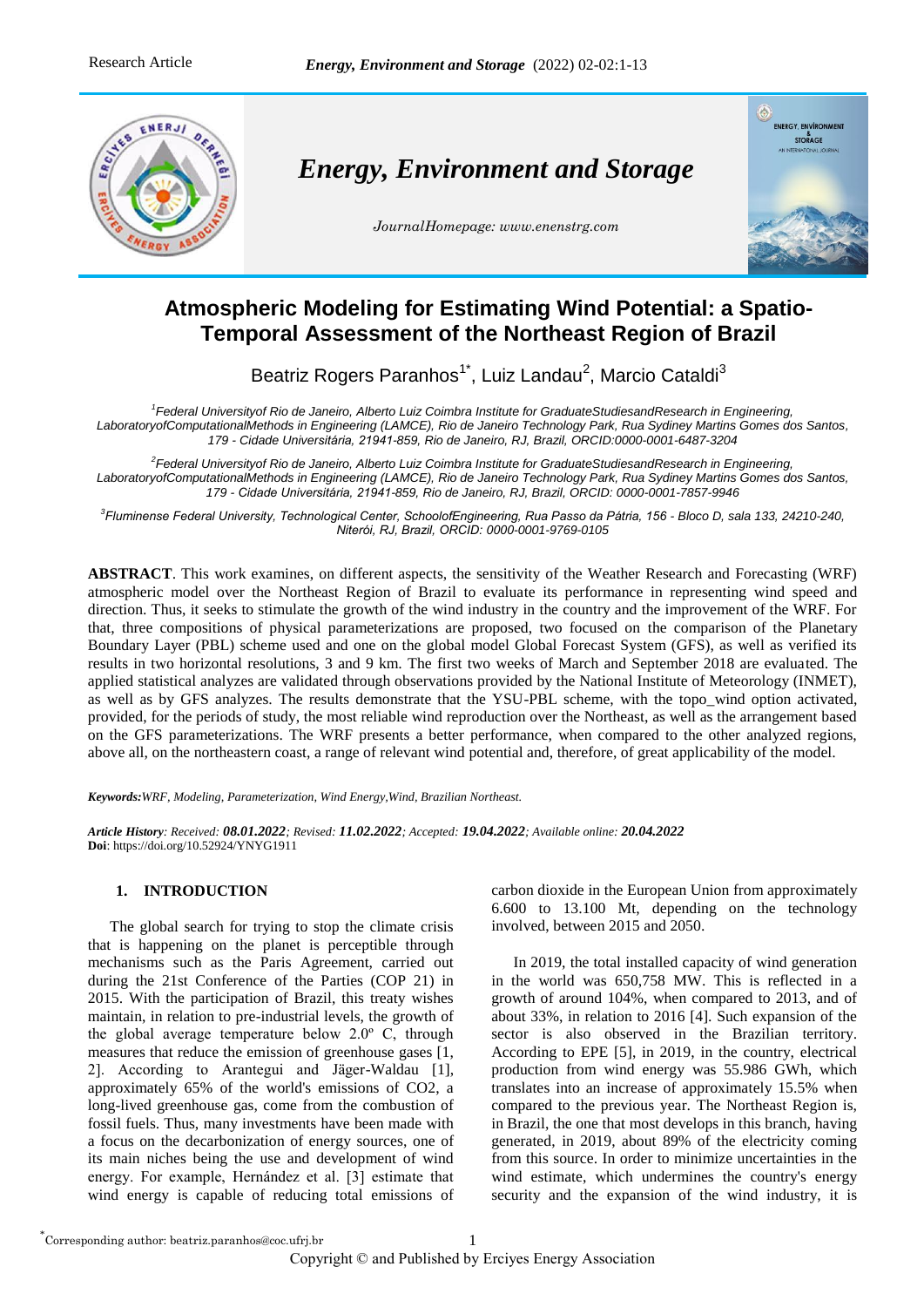necessary to use efficient mechanisms for its forecast. In this sense, the WRF presents itself as one of the most widely used atmospheric models worldwide, with wide possibilities for evolution [6]. Although it is a promising tool for gauging wind data, considering the physical phenomena acting on a given surface and reducing the dependence on instrumental apparatus for in situ measurements, authors such as Carvalho et al. [7], Draxl et al. [8] and Santos-Alamillos et al. [9], demonstrate that the WRF's performance varies depending on specific factors of the simulation area in question. Therefore, sensitivity analyzes of the model have been carried out in different parts of the planet, in order to find better possibilities of local wind forecasts compared to the alternatives offered by the WRF and favoring the development of the model. This is the case of the work by Avolio et al. [10] that, among 5 evaluated WRF Planetary Boundary Layer schemes applied in the region of Calabria, Italy, found that ACM2 and YSU obtained the most satisfactory performances both in terms of wind speed and direction, when considering the vertical profile of the wind. The study by Carvalho et al. [7] compared 5 WRF PBL schemes over the Iberian Peninsula, noting that the most suitable performance for wind data simulation and for wind production estimates was ACM2. Thus, the present study aims to analyze the sensitivity of the WRF model, with regard to its wind speed and direction results, over the Northeast Region of Brazil, seeking to reduce associated errors and, thus, favor the operational planning of wind parks and the management of the distribution of the generated energy, as well as encouraging the growth of this sector in the country, the improvement of the WRF in this area of the map and providing support for new scientific research. For this, in this work it is evaluated, through high performance modeling, which physical parameterizations, among three different arrangements, lead to a more satisfactory local representation of the wind, using two horizontal resolutions, at two different times of the year. In addition, we find out at which points in the northeastern territory the WRF provides the most appropriate wind performance and which areas are most vulnerable to low quality reproductions.

In addition, in order to verify the degree of influence of the input data used and their treatment, the results of the WRF are compared to those referring to the analysis of the GFS model, applied as an initial and boundary condition in the simulations. This article is organized as follows: Section 2 gathers the materials and methods used, detailing the study area, the choice of data to validate the results, the adjustment of the WRF and the characteristics of the simulations, as well as the use of the GFS and the statistics selected for evaluation. Section 3 presents the results and the associated discussions. Section 4 makes the final considerations and concludes the work.

#### **2. MATERIALS AND METHODS**

## *2.1 Study area and selection of observed data*

The Northeast Region of Brazil is composed of the States of Maranhão (MA), Piauí (PI), Ceará (CE), Rio Grande do Norte (RN), Paraíba (PB), Pernambuco (PE), Alagoas (AL), Sergipe ( SE) and Bahia (BA). Its territory extends for more than 1.5 million km2, being the Region that shelters the largest coast of the country, with more than 3 thousand km of dimension [11]. The Northeast has a large share in the generation of Brazilian wind energy [5]. Because of this, the present work sought to concentrate its study area in the zone that encompasses the main northeastern wind farms, aiming to assist the different users of wind data for better decision making, as well as to favor the analysis of localities for future wind use [12]. In order to validate the results of this study, anemometric data from automatic surface observation meteorological stations from the National Institute of Meteorology, measured at a height of 10 m, were selected [13]. In all, 18 stations were elected, 2 in each state in the Northeast Region (Table 1). A satisfactory spatial distribution of the observed data was sought together with its complete hourly availability for the periods of time used.

Despite such an effort, the Aracaú Station (A360), in Ceará, did not present some data for the wind direction of September 2018. Therefore, its validation of the direction in that month was discarded, only performing such procedure for the wind speed.

## *2.2 Adjusting the WRF and characterizing the simulations*

The sensitivity tests were performed considering version 4.0.3 of the Advanced Research WRF (ARW-WRF), developed by the National Center for Atmospheric Research (NCAR). So that a high performance modeling was computationally executable, this work relied on the use of the supercomputer Lobo Carneiro, from the Alberto Luiz Coimbra Institute for Graduate Studies and Research in Engineering (COPPE), at the Federal University of Rio de Janeiro (UFRJ). In adjusting the WRF, two domains were used (Figure 1), whose nesting occurred with the exchange of information in one-way. The first one, d01, with a horizontal resolution of 9 km, was dimensioned at 3,600 km x 3,600 km. The second, d02, refers to the study area, with dimensions of 1,425 km x 1,425 km and horizontal grid spacing of 3 km. The central point of the two grids is located in the southeast of the State of Ceará, at -7.02 latitude and -39.29 longitude. In order to smooth cartographic distortions on the study area, located near the Equator, the projection selected was that of Mercator [14].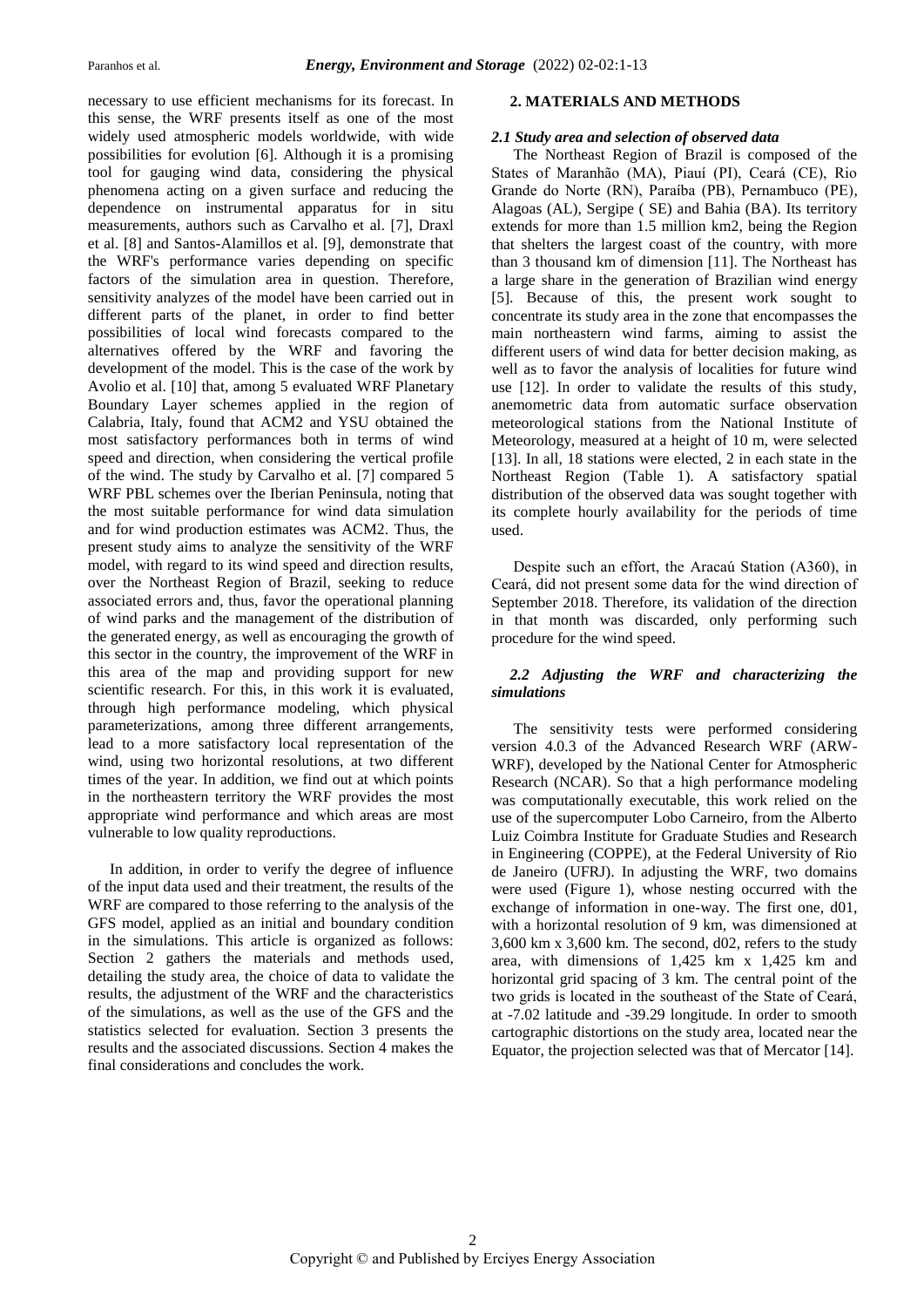| <b>State</b>           | <b>City</b>         | <b>Station</b><br>code | <b>Detainer</b> | Latitude $(0)$ | Longitude $(0)$ | Altitude (m)   |
|------------------------|---------------------|------------------------|-----------------|----------------|-----------------|----------------|
|                        | Maceió              | A303                   | <b>INMET</b>    | $-9.55$        | $-35.77$        | 84             |
| Alagoas                | Palmeira dos Indios | A327                   | <b>INMET</b>    | $-9.42$        | $-36.62$        | 278            |
| Bahia                  | Lençóis             | A425                   | <b>INMET</b>    | $-12.56$       | $-41.39$        | 438            |
|                        | Uauá                | A435                   | <b>INMET</b>    | $-9.83$        | $-39.50$        | 451            |
|                        | Aracaú              | A360                   | <b>INMET</b>    | $-3.12$        | $-40.09$        | 67             |
| Ceará                  | Jaguaribe           | A358                   | <b>INMET</b>    | $-5.91$        | $-38.63$        | 149            |
| Maranhão               | Bacabal             | A220                   | <b>INMET</b>    | $-4.24$        | $-44.79$        | 22             |
|                        | Farol Santana       | A217                   | <b>INMET</b>    | $-2.27$        | $-43.62$        | 10             |
|                        | Campina Grande      | A313                   | <b>INMET</b>    | $-7.23$        | $-35.90$        | 546            |
| Paraíba                | Patos               | A321                   | <b>INMET</b>    | $-7.08$        | $-37.27$        | 264            |
| Pernambuco             | Arco verde          | A309                   | <b>INMET</b>    | $-8.43$        | $-37.06$        | 684            |
|                        | Serra Talhada       | A350                   | <b>INMET</b>    | $-7.95$        | $-38.30$        | 499            |
| Piauí                  | Caracol             | A337                   | <b>INMET</b>    | $-9.29$        | $-43.32$        | 515            |
|                        | Picos               | A343                   | <b>INMET</b>    | $-7.07$        | $-41.40$        | 233            |
| Rio Grande do<br>Norte | Mossoró             | A318                   | <b>INMET</b>    | $-4.90$        | $-37.37$        | 29             |
|                        | Natal               | A304                   | <b>INMET</b>    | $-5.84$        | $-35.21$        | 47             |
| Sergipe                | Aracajú             | A409                   | <b>INMET</b>    | $-10.95$       | $-37.05$        | $\overline{4}$ |
|                        | Poço Verde          | A419                   | <b>INMET</b>    | $-10.74$       | $-38.11$        | 367            |

**Table 1** Selected Weather Stations and their main characteristics



**Fig. 1.** Layout of the grids used in the WRF simulations

The initial and boundary conditions were obtained from the National Centers for Environmental Prediction (NCEP), through the analysis of the global GFS model, provided every 6 hours, with a horizontal resolution of 0.25o. Topography and land use data came from the Moderate Resolution Imaging Spectroradiometer (MODIS), configured at a resolution of 30 arc seconds for both grids.

The vertical resolution of the WRF was set at 45 vertical levels, with 12 of these levels less than 500 m from the surface. In order to soften the orographic effects on the surface coordinates, and, consequently, to avoid numerical errors, the hybrid coordinate system was used [15]. In order to carry out the simulations, in 2018, the first half of March was selected, a month typically with high rainfall levels in the Northeast Region and low wind intensities. In addition, the first fifteen days of September 2018 were chosen, as it is a time of low rainfall and high wind intensity in this extension of the Brazilian territory [16, 17].

The simulations were divided into one initialization and two more reinitializations for each of the evaluated fortnights, seeking to reduce numerical errors in the representation of the wind [18, 19]. In each execution, the first 6 h of simulation were discarded, considered time for model adjustment (spin up) so that the WRF would achieve computational stability [20].The time intervals that make up each of the simulations of March and September 2018 are shown in Table 2 and Table 3, respectively. It is worth mentioning that the file of initial conditions and contour of February 28, 2018, from 18h UTC, was damaged, being neglected. Soon, the March simulations started at 00h UTC on the 1st.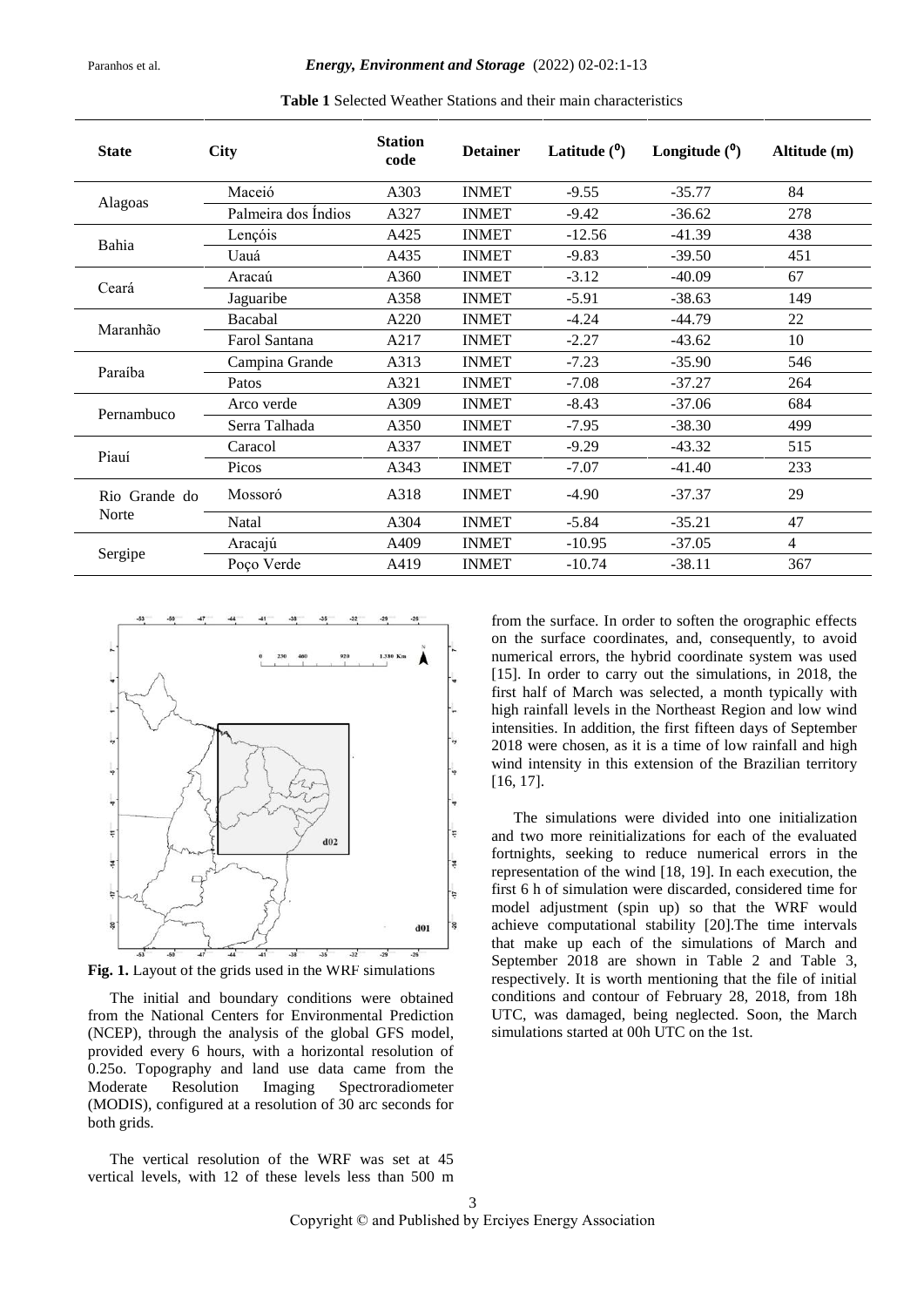| <b>Start</b>                                             | <b>Table 2</b> Time intervals of the March 2018 simulations<br>End |
|----------------------------------------------------------|--------------------------------------------------------------------|
|                                                          |                                                                    |
| 00h UTC 03/01/2018                                       | 06h UTC 03/06/2018                                                 |
| 00h UTC 03/06/2018                                       | 06h UTC 03/11/2018                                                 |
| 00h UTC 03/11/2018                                       | 06h UTC 03/16/2018                                                 |
| Table 3 Time intervals of the September 2018 simulations |                                                                    |

**Start End** 18h UTC 08/31/2018 00h UTC 09/06/2018 18h UTC 09/05/2018 00h UTC 09/11/2018 18h UTC 09/10/2018 00h UTC 09/16/2018

Three different arrangements were selected for physical parameterizations, called configuration 1 (C1), configuration 2 (C2) and configuration 3 (C3), gathered in Table 4, Table 5 and Table 6, in that order. The first two are differentiated by the Planetary Limit Layer scheme adopted, with the Microphysics, Long Wave Radiation, Short Wave Radiation, Surface Layer, Earth Surface Model and Cumulus schemes being fixed. The PBL options employed were the Yonsei University Scheme (YSU), in C1, and the Asymmetric Convection Model 2 Scheme (ACM2), in C2 [21, 22]. It is noteworthy that, in all cases, the Cumulus parameterization was only activated for the 9 km grid [23, 24].

**Table 4** Physical parameterizations used in the C1 configuration

| <b>Physical process</b>     | Scheme                                                                 | <b>References</b> |
|-----------------------------|------------------------------------------------------------------------|-------------------|
| Microphysics                | WSM6                                                                   | [30]              |
| Long<br>wave<br>radiation   | <b>RRTMG</b>                                                           | [31]              |
| Short<br>wave<br>radiation  | <b>RRTMG</b>                                                           | [31]              |
| Surface Layer               | Revised<br>MM <sub>5</sub><br>Monin-<br>Obukhov<br>$^{+}$<br>topo wind | [25, 32]          |
| surface<br>Land<br>model    | Unified Noah<br>Land-Surface<br>Model                                  | $[33]$            |
| Planetary<br>boundary layer | YSU                                                                    | [21]              |
| Cumulus                     | Kain-Fritsch                                                           | [34]              |

Along with the parameterization of the Surface Layer, in C1, the Topographic Correction for Surface Winds to Represent Extra Drag from Sub – grid Topography and Enhanced Flow at Hill Tops (topo\_wind) option 1 (Jiménez method) was included. It works only coupled to

YSU and its main objective is to reproduce the orographic effects on surface circulations on a sub-grid scale [25]. In turn, for the composition of C3, physical parameterizations inspired by those used by the global GFS model were chosen. It is noteworthy that the MYNN 2.5 options were activated for the mass flow scheme  $(bl_mym\_edmf = 1)$ , the movement quantity transport scheme (bl\_mynn\_edmf\_mom = 1) and the Turbulent Kinetic Energy transport scheme - TKE  $(bl_mynn\_edmf\_tke = 1)$  [26, 27, 28, 29].

**Table 5** Physical parameterizations used in the C2 configuration

| <b>Physical process</b>     |         | Scheme                                | <b>References</b>  |
|-----------------------------|---------|---------------------------------------|--------------------|
| Microphysics                |         | WSM6                                  | [30]               |
| Long<br>radiation           | wave    | <b>RRTMG</b>                          | [31]               |
| Short<br>radiation          | wave    | <b>RRTMG</b>                          | $\lceil 31 \rceil$ |
| Surface Layer               |         | Revised MM5<br>Monin-<br>Obukhov      | [32]               |
| Land.<br>model              | surface | Unified Noah<br>Land-Surface<br>Model | [33]               |
| Planetary<br>boundary layer |         | ACM2                                  | [22]               |
| Cumulus                     |         | Kain-Fritsch                          | [34]               |

**Table 6** Physical parameterizations used in the C3 configuration

| <b>Physical process</b>           | Scheme                                                                          | <b>References</b> |
|-----------------------------------|---------------------------------------------------------------------------------|-------------------|
| Microphysics                      | Eta Ferrier                                                                     | $[35]$            |
| Long<br>wave<br>radiation         | <b>RRTMG</b>                                                                    | [31]              |
| <b>Short</b><br>wave<br>radiation | <b>RRMTG</b>                                                                    | [31]              |
| Surface Layer                     | <b>MYNN</b>                                                                     |                   |
| surface<br>Land<br>model          | Unified<br>Noah<br>Land-Surface<br>Model                                        | [33]              |
| Planetary<br>boundary layer       | <b>MYNN 2.5</b>                                                                 | [36, 37, 38]      |
| Cumulus                           | New Simplified [39, 40]<br>Arakawa-<br>Schubert<br>(for<br>Scheme<br>Basic WRF) |                   |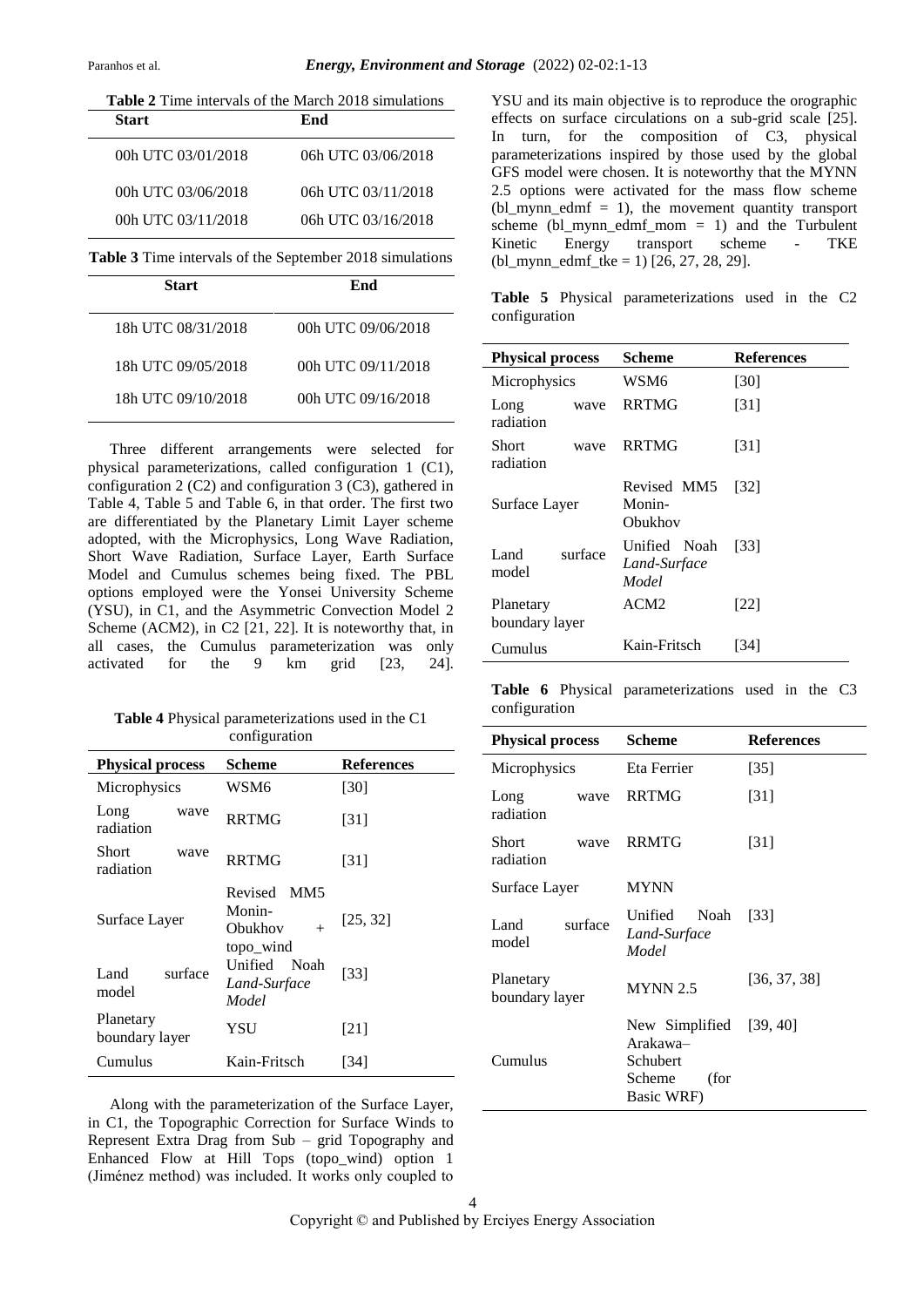## *2.3 Using GFS*

From the GFS analysis data used as the initial and boundary condition in the WRF simulations, for the same periods, the performances of the global model were also directly evaluated. Thus, the GFS analyzes served as another way to validate the results of the WRF simulations.

In addition, the comparison between wind speed and direction provided by WRF and GFS analyzes helps to ascertain the sensitivity of the first model, considering whether the greatest impact on performance comes from the selection of physical parameterizations or from the initial and contour conditions themselves employed.

## *2.4 Applied statistics*

Different statistical metrics were used to verify the accuracy of the WRF results, with the 3 and 9 km resolution grids, and the GFS analyzes. The calculations were performed with the hourly results provided by the WRF every 6 h, so that they could be compared to the GFS analyzes.

For the wind speed, the Bias, the Root Mean Squared Error (RMSE) and the Correlation Coefficient (r) were used, according to equations (1), (2) and (3), respectively [10, 41, 42].

Bias was applied to measure the model's tendency to overestimate or underestimate its results in relation to reality. The RMSE, in turn, reflects the average magnitude of the error regardless of the signal. Already, the use of r sought to evaluate the ability of the models to monitor the variability of the wind speed, through the linear relationship between the measured data and the observed data [43, 44].

$$
Bias = 1/n \sum_{i=1}^{n} (P - O) \tag{1}
$$

$$
RMSE = \sqrt{1/n \sum_{i=1}^{n} (P - O)^{2}}
$$
 (2)

$$
r = \frac{\sum_{i=1}^{n} (P - \bar{P})(O - \bar{O})}{\sqrt{\sum_{i=1}^{n} (P - \bar{P})^2 (O - \bar{O})^2}}
$$
(3)

The wind direction was separated into classes, the octants (Table 7), to check whether the WRF simulations and GFS analyzes were able to indicate the correct octant of the direction, or, if not, if one of its neighboring octants was pointed out. Thus, the percentage of errors, in relation to the total sample, in stating the exact octant of the direction, as well as the percentage of relative errors in addition to the octants neighboring to the observed were stipulated.

Modern horizontal-axis wind turbines have orientation mechanisms capable of aligning their rotors and blades

according to the wind direction, and it is not essential for this industry to accurately estimate this direction [45].

**Table 7** Wind direction octants and their direction intervals

| <b>Direction</b><br>octant | <b>Interval</b>                   |
|----------------------------|-----------------------------------|
| North                      | $[0.0^{\circ} - 22.5^{\circ}]$    |
| Northeast                  | $[22.5^{\circ} - 67.5^{\circ}]$   |
| East                       | $[67.5^{\circ} - 112.5^{\circ}]$  |
| South east                 | $[112.5^{\circ} - 157.5^{\circ}]$ |
| South                      | $[157.5^{\circ} - 202.5^{\circ}]$ |
| South west                 | $[202.5^{\circ} - 247.5^{\circ}]$ |
| West                       | $[247.5^{\circ} - 292.5^{\circ}]$ |
| Northwest                  | $[292.5^{\circ} - 337.5^{\circ}]$ |

#### **3.RESULTS AND DISCUSSION**

#### *3.1 Bias*

The Bias of the wind speed at 10 m in height, for each of the selected stations, in the first half of March 2018, can be evaluated through Figure 2. In it, the results of each of the proposed WRF configurations are gathered, in the horizontal resolutions of 3 and 9 km, and of the analysis of the GFS.

It can be seen, through the presentation of positive Bias, that the WRF simulations overestimate, in all places and with both domains, the wind speed. GFS analyzes, in general, show the same trend in the period, except in Picos-PI, where they underestimate the speed. Although negative, this Bias is close to zero. In addition, it is possible to observe that, in 10 of the 18 stations, the resolution of 9 km obtains average errors lower than that of 3 km.

Figure 3 shows the Bias of the wind speed at 10 m for the first fifteen days of September 2018. In this period, it is noted, due to its positive values, that there is again an overestimation of the wind speed in relation to the data observed with all the simulated WRF options and everywhere. The GFS analyzes underestimate the speed in Maceió - AL and in Arco Verde - PE. Contrary to what was observed in March 13 of the 18 points achieved superior performances with the 3 km grid with at least one of the WRF configurations.

Authors such as Carvalho et al. [46] and Avolio et al. [10], among others, had already demonstrated the WRF's propensity to overestimate wind speed. The first group, found, in Portugal, that this trend is due to the smoothing and simplification of the representation of the terrain by the model. While the second group observed a similar pattern in southern Italy.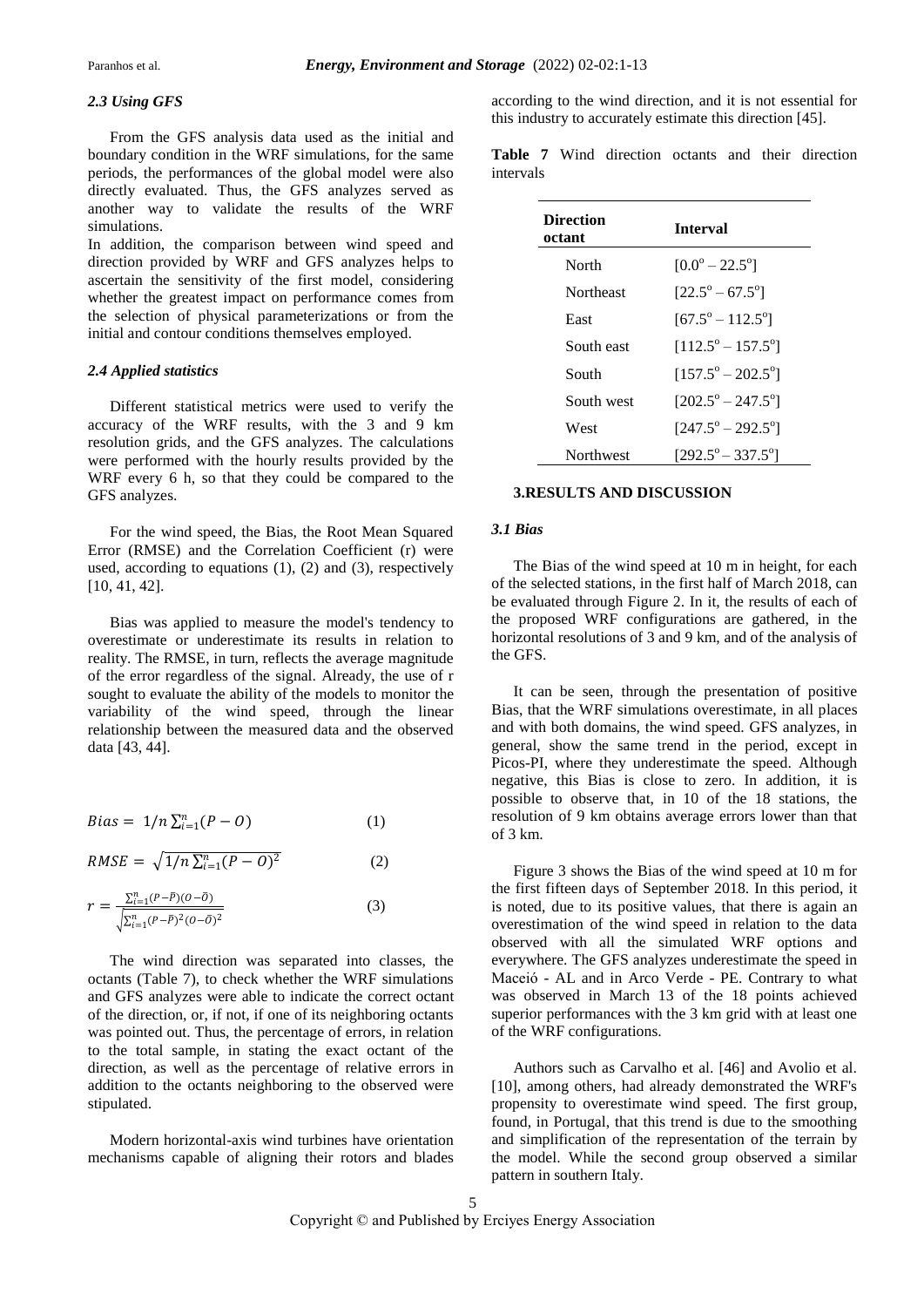

**Fig. 2.** Average errors (Bias) of wind speed at 10 m high - first half of March 2018



**Fig. 3.** Average errors (Bias) of wind speed at 10 m high - first half of September 2018

## *3.2 Spatial distribution of applied statistics*

Figure 4 represents the spatial distribution of the lowest values of the RMSE, in (a) and (b), and of the highest r, in (c) and (d). Figure 5 gathers the lowest percentages of the indication of the wrong direction

octant, in (a) and (b), and the lowest percentages of error in addition to the octants neighboring the correct one, in (c) and (d). The images on the left (a) and (c), in the two figures, refer to the interval of fifteen days in March and those on the right, (b) and (d), referring to the fifteen days of September 2018.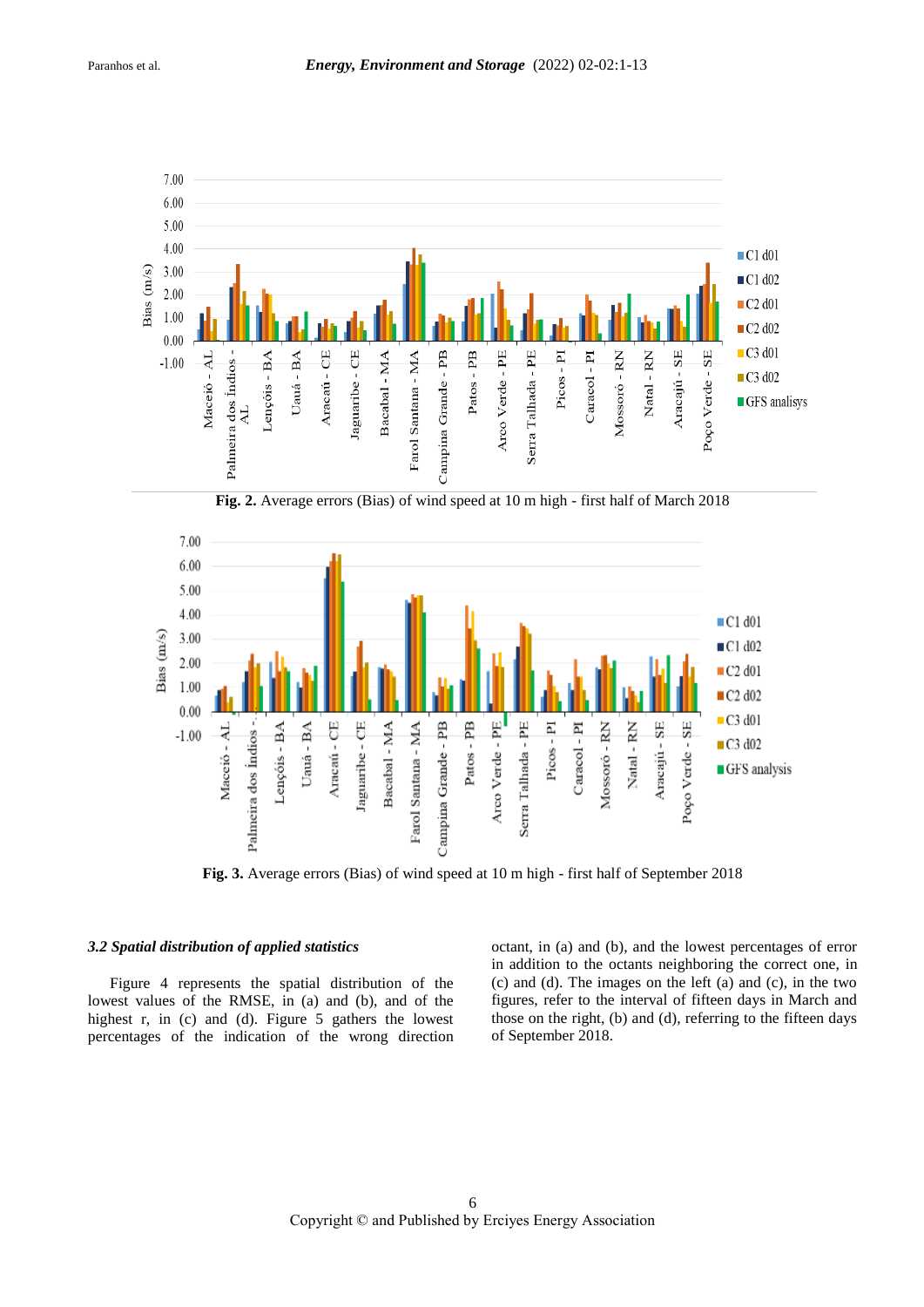

**Fig. 4.** Spatial distribution of the smallest errors in wind speed at 10 m in height: (a) RMSE for the first half of March 2018; (b) RMSE for the first half of September 2018; (c) r for the first half of March 2018; (d) r for the first half of September 2018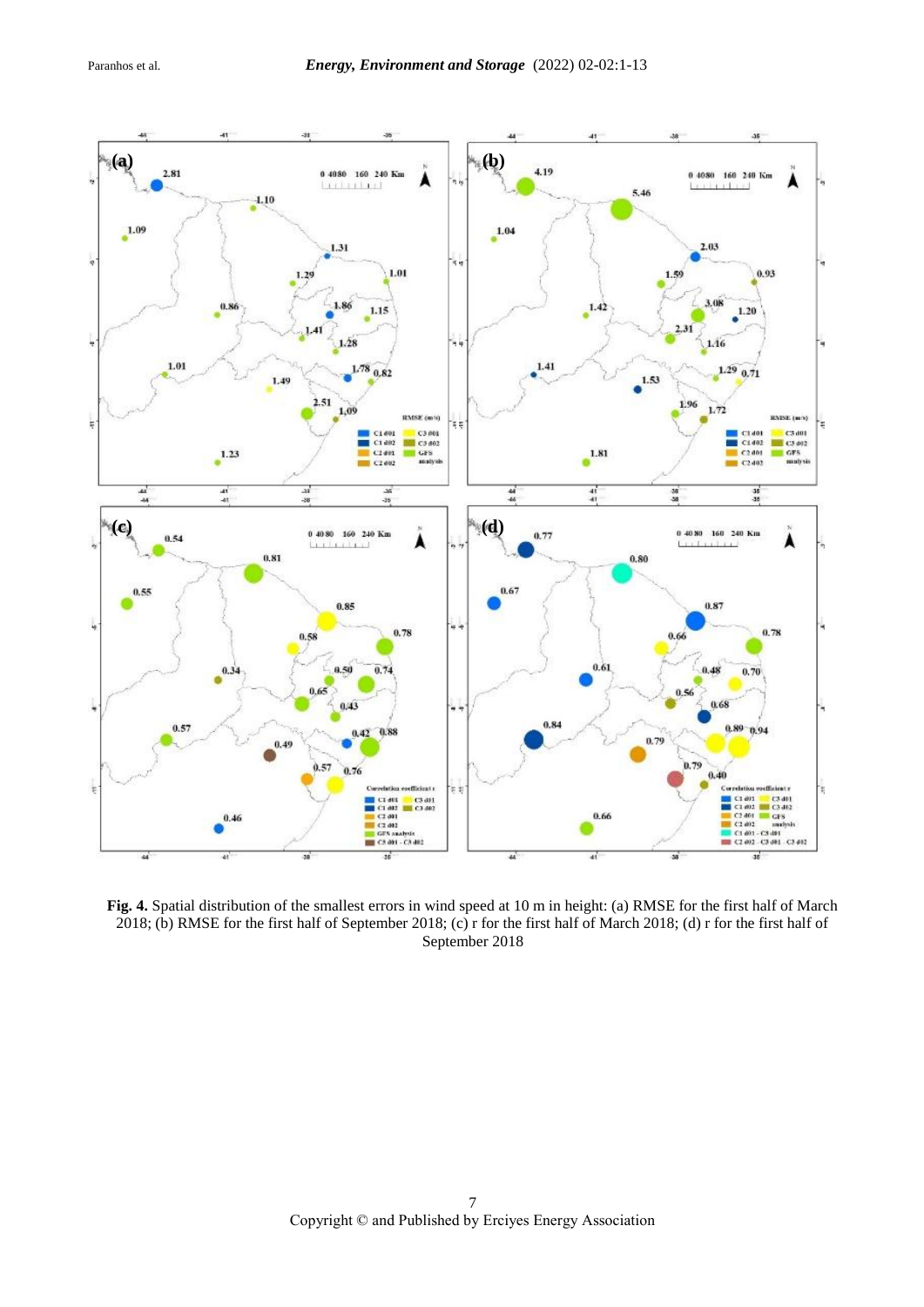

**Fig. 5.** Spatial distribution of the smallest errors in the wind direction at 10 m in height: (a) RMSE for the first half of March 2018; (b) RMSE for the first half of September 2018; (c) r for the first half of March 2018; (d) r for the first half of September 2018

It can be seen, through the analysis of Figure 4, that the magnitude of the error on the wind speed is predominantly lower, on the territory, with the analyzes of the GFS, both in March and in September. The lower horizontal resolution of GFS analyzes can influence the smallest errors in this magnitude, overestimating this speed with less intensity. As it is a systematic error, it can be corrected, for example, statistically in its postprocessing [47].

In March, the WRF simulation that has the largest number of smaller RMSE on the map is the one that uses C1 in the 9 km resolution, all at points that the simulations in general had more difficulty to represent. On the other hand, C3-based reproduction obtained the smallest errors at two points close to each other, north of Bahia, with 9 km of resolution, and on the coast of Sergipe, with 3 km of resolution. In the first half of September, C1 is also the WRF option with the highest frequency of minor errors,

after GFS analyzes. However, this occurs mostly with the 3 km grid. The simulations with C3 have better results at three points, all on the east coast, also with emphasis on the daughter grid. Representations with C2 do not achieve the best performance in any of the evaluation points and intervals.

From the point of view of the linear correlation of wind speed, in March, the GFS analyzes have the best results in most of the map. The application of configuration 3, especially in the resolution of 9 km, is the one that reaches a greater extension of the study area with the highest values of r.

Differently, in September, it is the WRF simulations that predominate with the strongest correlations. Basically, options C1 and C3 obtain the best correlations, with this configuration having one more station of advantage than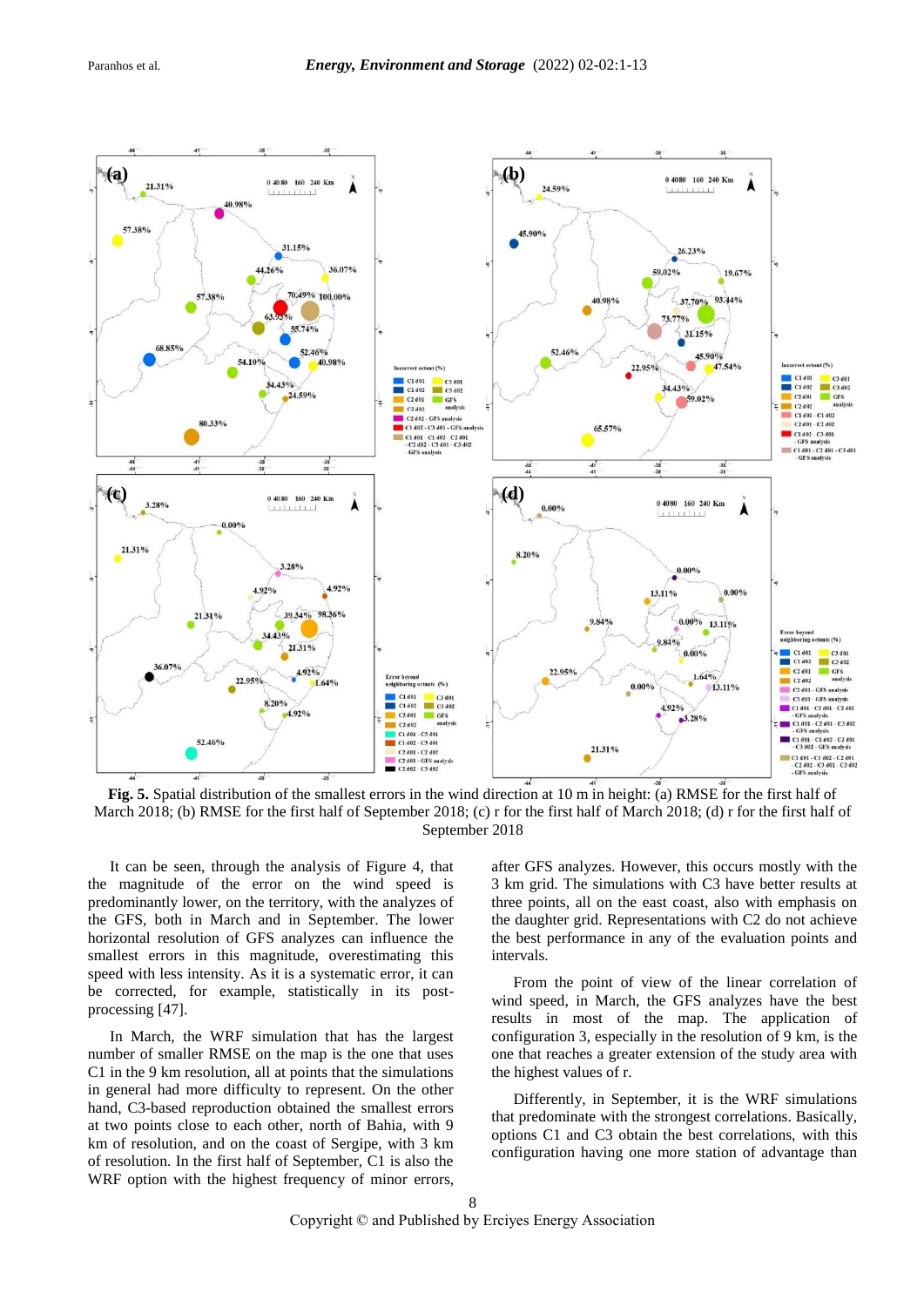that. In both cases, the highest frequency of strong correlations occurs with the 9 km grid.

Despite the increase in the error on the magnitude of the wind speed from March to September, there is an increase in the Correlation Coefficient from one period to the next over the entire length of the territory. The accurate estimate of the variability of the wind over time is substantial for the quality of the energy produced and its adequate planning, being, therefore, a relevant aspect that the WRF is able to offer strong correlations.

Through Figure 5, it is noted that, in March 2018, there is heterogeneity between the options that reach the lowest percentage of wrong octants of the wind direction at 10 m high. Nevertheless, GFS analyzes still stand out on the study area, either in isolation or in conjunction with some WRF simulation. Then, the reproductions of C1 and C3 obtain the same number of points with the smallest errors, with an emphasis on the resolution of 9 km.

In the case of the first half of September 2018, once again a heterogeneous distribution of the alternatives with the lowest percentages of error is observed. During this period, GFS analyzes and WRF simulations using C3, with the 9 km grid, are tied with the greatest number of locations where they achieve superior performance. As for the smallest errors in addition to the octant neighbours to the correct one, in March, a greater presence of the different WRF simulation options on the map is noted. In addition, reproductions with C3 match the GFS analysis and achieve the best performance in this regard, with the 9 km grid appearing and a location more than that of 3 km

In September 2018, a large part of the points generated errors in addition to the neighbouring octants below 10%. In the meantime, there are many places where this occurs with more than one alternative. The simulations associated with configuration 2 are the ones with the best performance, with the 9 km grid taking advantage of two locations in relation to the 3 km. It is worth highlighting the tendency of decreasing the percentage of errors in the wind direction, at 10 m height, from March to September 2018. Furthermore, the aptitude of both WRF simulations and GFS analyzes is demonstrated when, when they do not get it right the octant of the direction, point one of the neighbours to the correct one.

The GFS analyzes were expected to show more representative results of the wind, over the Northeast Region, for all statistical investigations. This is because these analyzes contain observed data assimilated throughout its domain, whereas the WRF had its contact with these observations limited to the initial and boundary conditions.

This oscillation in the WRF's ability to perform better or worse than the GFS analyzes reflects the impact, in the results, of both the input and contour information in the model and the appropriate choice of physical parameterizations for the desired location. The different maps indicate that the Northeast coast tends to have the results closest to reality, both for speed and wind direction. The highlight is on the east coast, an area of significant wind power generation capacity [48]. The north coast, especially on the coast of Maranhão and Ceará, despite good reliability for the linear correlation and for determining the direction octant, has low accuracy for the magnitude of the wind speed error. The area that, predominantly, presented the worst statistical performances of wind speed and direction, at 10 m in height, was that which covers the interior of Paraíba and Pernambuco, as well as Lençóis, located in the most central part of Bahia.

Note that Campina Grande behaved as an outlier within the sample, with errors in the indication of the wind direction above 90% when applying all WRF options, as well as with the GFS analyzes. It was only in the period of September 2018 that the error, besides the neighboring octants, in this place, managed to fall to less than 15%.

The performance of atmospheric systems over the Northeast Region may influence the similar behavior between the WRF simulations and the GFS analyzes on the map. The interior of Paraíba and Pernambuco is influenced by the Intertropical Convergence Zone (ZCIT) and also suffers the impacts of moisture transport from the ocean to the continent, being characterized as a place of formation of Lines of Instability and that can be covered by precipitation induced by Upper Tropospheric Cyclonic Vortex (UTCV) [49,50].

The central area of Bahia, on the other hand, is mainly affected by cold fronts and the formation of a UTCV. The South Atlantic Subtropical Anticyclone (SASA) is also able to impact this portion of the map thanks to the displacement of moisture inland [49, 50]. Otherwise, the northeastern coast, starting from Rio Grande do Norte and ending in Sergipe, suffers interference from trade winds and breeze circulation, in addition to SASA, favoring the intensification and stability of the wind [49, 50].

Thus, there is an association between areas of greater susceptibility to cloud formation with a worse performance in wind simulations by WRF. The occurrence of precipitation tends to weaken the intensity of the winds in the Northeast, which, in turn, generates greater vulnerability of the model to errors [17]. In addition, in March 2018, a La Niña ended [51]. According to Santos e Silva [17], this phenomenon is also responsible for contributing to the decrease in wind intensity in the Northeast Region of Brazil.

## *3.3 Topographic analysis*

In order to complement the spatio-temporal analyzes, a map was created representing the altimetric difference between the dimensions provided by Embrapa's Digital Elevation Model (DEM) [52], with a resolution equivalent to approximately 90 m, and the dimensions applied by WRF to represent the topography of the region, of about 1 km of resolution.

Through Figure 6, there is a predominance of negative differences between the DEM and the topography used by the WRF, indicating the propensity of this model to apply a higher level than the real one. The average of this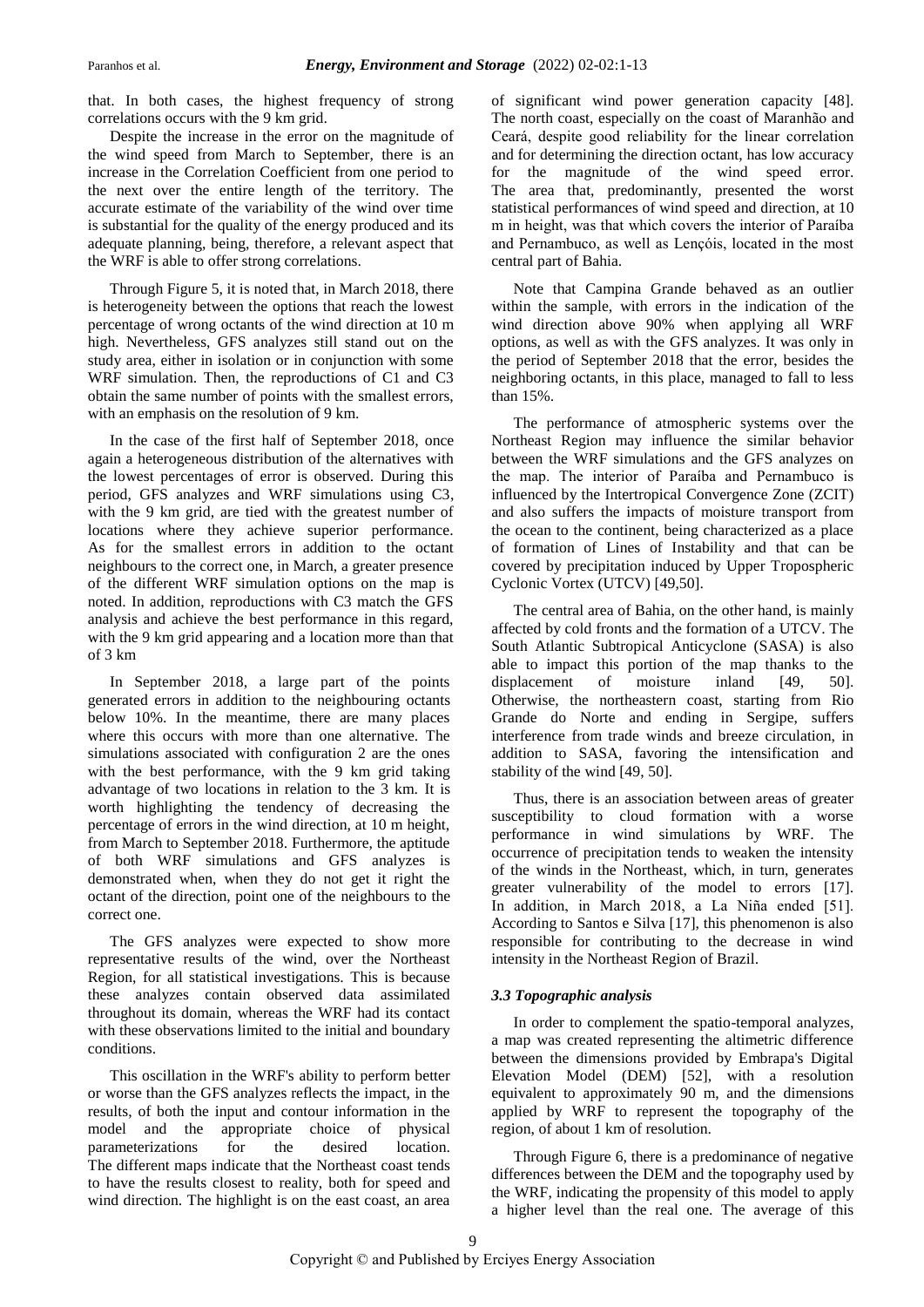altitude difference over the study area is -2 m and its standard deviation is 65 m.

The coastal strip is, in general, able to have a realistic topographic representation within the WRF, as observed by the small altimetric difference in relation to the MDE. This fact reaffirms the quality of the model's performance in estimating wind speed and direction in this region. In contrast, in the interior of Paraíba and Pernambuco, a place of low wind performance in the evaluated periods, the quota differences fluctuate between positive and negative over small distances. A similar situation occurs in Lençóis, Bahia. This variation in the representation of the topography by the WRF may end up intervening in the intensity and direction of the atmospheric flow over these regions, impairing the performance of the simulations [53].

Santos et al. [54] had already observed in Triunfo, interior of Pernambuco, a smoothing of topographic conditions in the WRF in relation to reality. However, the authors reached underestimated results of wind speed, which goes in the opposite direction to that observed in the present work, in which overestimated results were found.



**Fig. 6.**Altimetric difference between a Digital Elevation Model and the topographic representation of the WRF

## **4.CONCLUSIONS**

This work aimed to analyze, under different spectra, the sensitivity of the WRF atmospheric model in relation to the wind data produced by it over the Northeast Region of Brazil. Therefore, we sought to verify which parameter composition was capable of providing more reliable wind results.

Of the three physical parameterization arrangements investigated, configurations C1 and C3 were, within the studied time intervals, those that presented simulations together with performances more representative of both the speed and the direction of the wind in the different points of the study area.

The C1 configuration consists of the YSU scheme for the Planetary Boundary Layer, with the topo\_wind option enabled. On the other hand, C3 is the GFS-based arrangement, which contains the MYNN 2.5 scheme for the PBL. The other characteristics of C1 and C3 are detailed in section 2.2.

In general, in the evaluated periods, the GFS analyzes showed lower errors regarding the magnitude of the wind intensity, while the WRF simulations achieved greater successes with its ability to express the variability of the wind speed over time and its direction. . As the errors on the magnitude are simpler for statistical correction than the others, the use of WRF showed an advantage in relation to GFS analyzes. The outstanding performance of the WRF simulations on the GFS analyzes was not assumed, since the said analyzes, despite their lower resolution, assimilate data observed in their domain. The WRF, on the other hand, had contact with these data restricted to initial and frontier conditions. In an operational forecast, after using the GFS analysis in the initial conditions, the WRF only has information from the GFS forecast as a boundary condition and from the WRF forecast itself. Spatially examining,it was noted that the most accurate performances, both in the WRF simulations and in the GFS analyzes, tend to be concentrated on the northeastern coast, especially on the east coast, which is a particularly favorable track for wind generation. In other words, the WRF has a promising application for the sector in these locations. Otherwise, the most discrepant wind results in relation to the observations are, above all, in nuclei in the interior of Paraíba and Pernambuco, as well as more in the center of Bahia.

In terms of seasonality, it was noted that in the first half of September the WRF simulations performed better than the same period in March. In addition to being a month often of more intense rainfall and milder wind speeds in the Northeast, in 2018, March passed the end of a La Niña, which may have made the model's representations even more difficult.

In addition, it was found that, in the period of greatest instability and cloudiness, March, simulations that contained a lower grid resolution tended to achieve better performance. In the time of more stable weather, September, a more refined resolution was necessary to reach lower errors on the intensity of the wind and, in the case of variability and direction, this oscillated more evenly according to the season investigated.

The different wind behaviors reproduced by the WRF over the Northeast region are in line with the topographic representation capacity used by the model. The most critical points observed in terms of accuracy tend to be those in which the topography used by the WRF is more coarse, which ends up affecting the air flow simulation.

For future work, it is suggested that sensitivity analyzes be carried out on the Northeast Region, encompassing a wider range of arrangements for physical parameterizations, as well as that simulations be carried out for longer periods of time and for other times of the year.

In addition, it is proposed to add to such evaluations the comparison between simulations that perform the technique of assimilation of observed data and those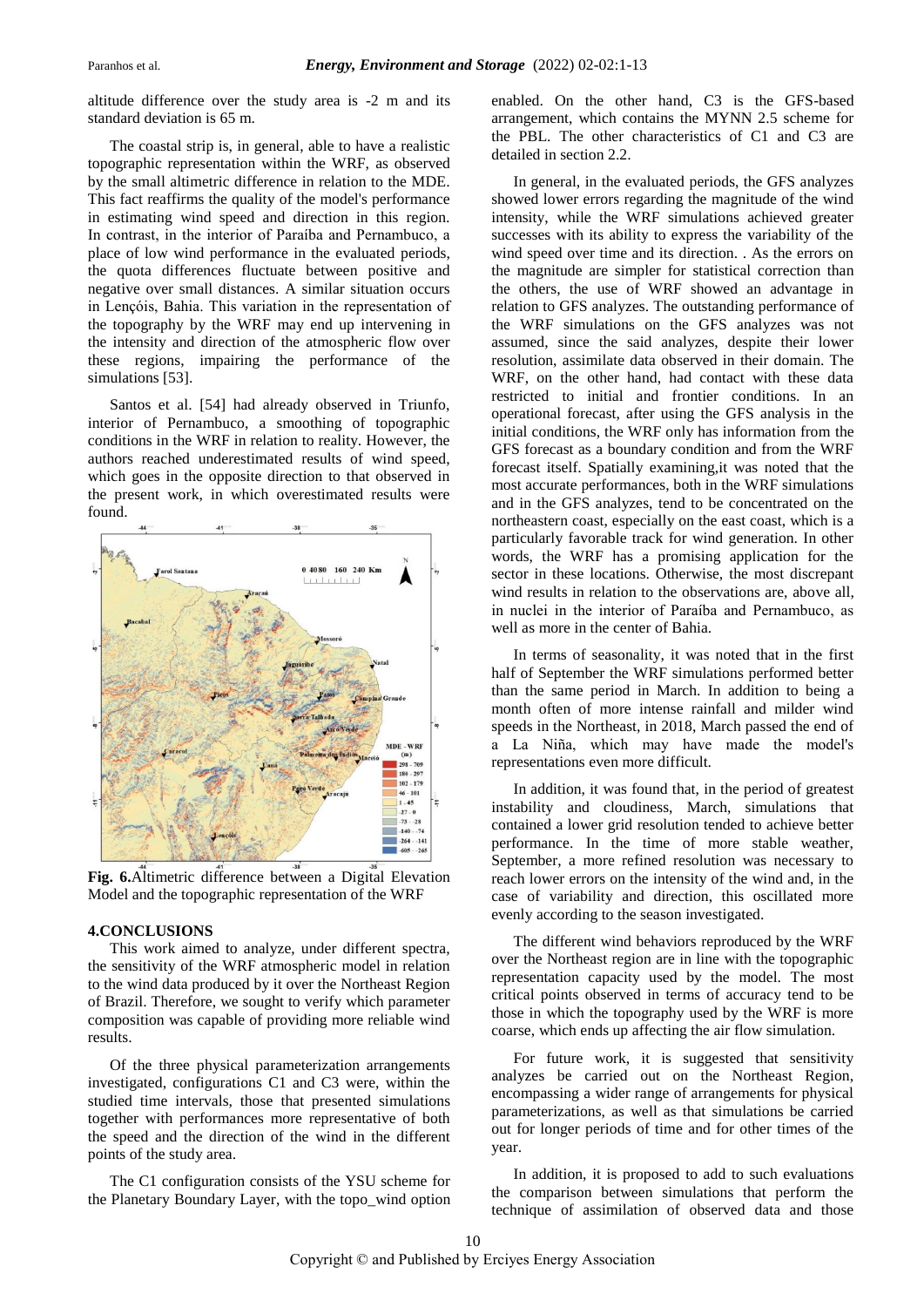without this mechanism activated, to verify the ability to improve or not in the reproduction of the wind in the Northeast.

## **Acknowledgments**

This study was financed in part by the Coordenação de Aperfeiçoamento de Pessoal de Nível Superior - Brasil (CAPES) - FinanceCode 001. Research developed with the support of the Advanced High Performance Computing Center (NACAD) at COPPE, Federal University of Rio de Janeiro (UFRJ). The authors would like to thank CAPES, NACAD and INMET, fundamental pieces for the accomplishment of this work.

## **REFERENCES**

- [1] Arantegui, R. L.; Jäger-Waldau, A. Photovoltaics and wind status in the European Union after the Paris Agreement. Renewable and Sustainable Energy Reviews, v. 81, p. 2460-2471, 2018.
- [2] Hoegh-Guldberg, Ove et al. The human imperative of stabilizing global climate change at 1.5 C. Science, v. 365, n. 6459, 2019.
- [3] Hernández, C. V.; González, J. S.; Fernández-Blanco, R. New method to assess the long-term role of wind energy generation in reduction of CO2 emissions – case study of the European union. Journal of cleaner production, v. 207, p. 1099-1111, 2019.
- [4] WWEA. Statistics. WWEA/World Wind Energy Association. Available at: https://wwindea.org/blog/category/statistics/. Accessed on 20 nov. 2020.
- [5] EPE. BalançoEnergético Nacional 2020: Ano base 2019 (National Energy Balance 2020: Base year 2019). EPE/Energy Research Company. Rio de Janeiro. 2020.
- [6] Powers, J. G. et al. The weather research and forecasting model: Overview, system efforts, and future directions. Bulletin of the American Meteorological Society, v. 98, n. 8, p. 1717–1737, 2017.
- [7] Carvalho, D. et al. Sensitivity of the WRF model wind simulation and wind energy production estimates to planetary boundary layer parameterizations for onshore and offshore areas in the Iberian Peninsula. Applied Energy, Vol. 135, p. 234–246, 2014.
- [8] Draxl, C. et al. Evaluating winds and vertical wind shear from Weather Research and Forecasting model forecasts using seven planetary boundary layer schemes. Wind Energy, v. 17, n. 1, p. 39-55, 2014.
- [9] Santos-Alamillos, F. J. et al. Analysis of WRF model wind estimate sensitivity to physics parameterization choice and terrain representation in Andalusia (Southern Spain). Journal of Applied Meteorology and Climatology, v. 52, n. 7, p. 1592–1609, 2013.
- [10] Avolio, E. et al. Sensitivity analysis of WRF model PBL schemes in simulating boundary-layer variables in southern Italy: An experimental campaign. Atmospheric Research, v. 192, n. April, p. 58–71, 2017.
- [11] Getirana, A.; Libonati, R.; Cataldi, M. Brazil is in water crisis – it needs a drought plan. Nature, v. 600, p. 218-220, 2021.
- [12] IBGE. Anuário Estatístico do Brasil (Brazilian Statistical Yearbook). IBGE/ Brazilian Institute of Geography and Statistics. Rio de Janeiro, v.79, p.1-1- 8-50, 2020.
- [13] Abeeólica. Números Abeeólica Fevereiro de 2019 (ABEEólica Numbers - February 2019). Abeeólica/Brazilian Wind Energy Association. Available at: http://abeeolica.org.br/dados-abeeolica/. Accessed on 17 jan. 2020.
- [14] Inmet. Technical Note no 001/2011/Seger/Laime/Csc/Inmet. Inmet/ National Institute of Meteorology. n. 001, p. 1–11, 2011.
- [15] NCAR. WRF-ARW version 4 Modeling System User's Guide. NCAR/National Center For Atmospheric Research. Mesoscale & Microscale Meteorology Division. 2019.
- [16] Park, S.-H.; Klemp, J. B.; Kim, J.-H. Hybrid Mass Coordinate in WRF-ARW and Its Impact on Upper-Level Turbulence Forecasting. Monthly Weather Review, Vol. 147, n. 3, p. 971–985, 2019.
- [17] Silveira, C. DA S. et al. Seasonality of Precipitation Over the Northern Brazilian Northeast in the Simulations of the IPCC-AR4. Revista Brasileira de Recursos Hídricos (Brazilian Journal of Water Resources), v. 17, n. 3, p. 125–134, 2012.
- [18] Santos, A. T. S.; Silva, C. M. S. Seasonality, Interannual Variability, and Linear Tendency of Wind Speeds in the Northeast Brazil from 1986 To 2011. The Scientific World Journal, v. 2013, p. 1–10, 2013.
- [19] Qian, J.-H.; Seth, A.; Zebiak, S. Reinitialized versus Continuous Simulations for Regional Climate Downscaling. Monthly Weather Review, Vol. 131, n. 11, p. 2857–2874, 2003.
- [20] Lo, J. C. F .; Yang, Z. L.; Pielke, R. A. Assessment of three dynamical climate downscaling methods using the Weather Research and Forecasting (WRF) model. Journal of Geophysical Research Atmospheres, v. 113, n. 9, 2008.
- [21] Lucas-Picher, P. et al. Dynamical Downscaling with Reinitializations: A Method to Generate Finescale Climate Datasets Suitable for Impact Studies. Journal of Hydrometeorology, v. 14, n. 4, p. 1159– 1174, 2013.
- [22] HONG, S.-Y.; Noh, Y.; Dudhia, J. A New Vertical Diffusion Package with an Explicit Treatment of Entrainment Processes. Monthly Weather Review, Vol. 134, n. 9, p. 2318–2341, 2006.
- [23] Pleim, J. E. A Combined Local and Nonlocal Closure Model for the Atmospheric Boundary Layer. Part I: Model Description and Testing. Journal of Applied Meteorology and Climatology, v. 46, n. 9, p. 1383–1395, 2007.
- [24] De Meij, A.; Vinuesa, J. F.; Maupas, V. Ghi calculation sensitivity on microphysics, land- and cumulus parameterization in WRF over the Reunion Island. Atmospheric Research, v. 204, n. January, p. 12–20, 2018.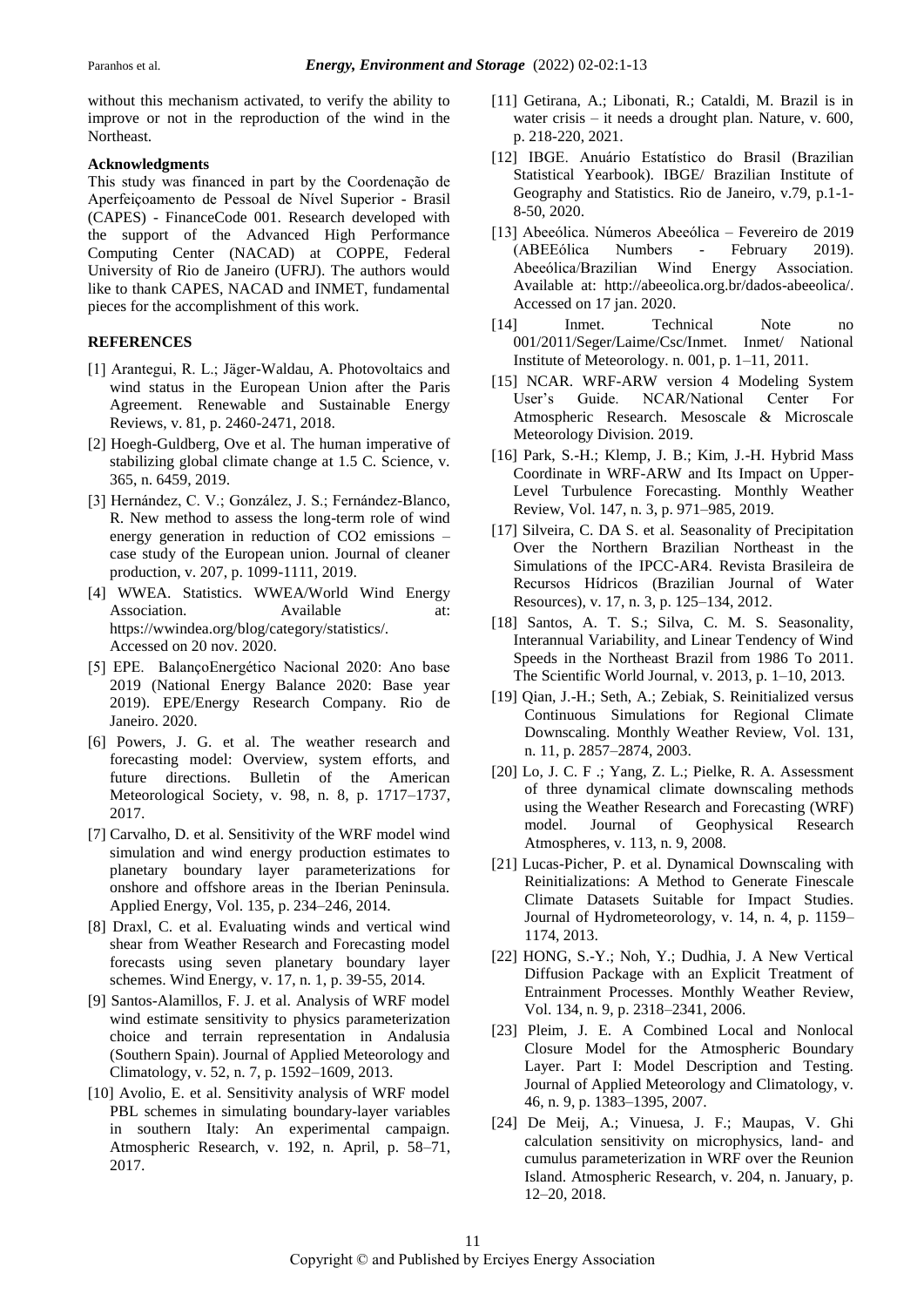- [25] Skamarock, W. et al. A description of the advanced research WRF version 4. Technical Report, March, p. 162, 2019.
- [26] Jiménez, P. A.; Dudhia, J. Improving the representation of resolved and unresolved topographic effects on surface wind in the wrf model. Journal of Applied Meteorology and Climatology, v. 51, n. 2, p. 300–316, 2012.
- [27] DTC. Common Community Physics Package (CCPP) Scientific Documentation Version 3.0. DTC/Developmental Testbed Center. Available at: https://dtcenter.org/GMTB/v3.0/sci\_doc/allscheme\_ page.html. Accessed on 6 jan. 2020.
- [28] DTC. GFS Operational Physics Documentation. DTC/Developmental Testbed Center. Available at: https://dtcenter.org/GMTB/gfs\_phys\_doc\_dev/index .html. Accessed on 6 jan. 2020.
- [29] NOAA. Global Forecast System Global Spectral Model (GSM) - v13.0.2. NOAA/National Oceanic and Atmospheric Administration. Available at: https://vlab.ncep.noaa.gov/web/gfs/documentation. Accessed on 6 jan. 2020.
- [30] Campana, K. et al. The Development and Success of NCEP's Global Forecast System. In: 99th American Meteorological Society Annual Meeting. AMS, 2019.
- [31] Hong, S-Y; Lim, J-O J. The WRF single-moment 6class microphysics scheme (WSM6). Asia-Pacific Journal of Atmospheric Sciences, v. 42, n. 2, p. 129- 151, 2006.
- [32] Iacono, M. J. et al. Radiative forcing by long-lived greenhouse gases: Calculations with the AER radiative transfer models. Journal of Geophysical Research Atmospheres, v. 113, n. 13, p. 2–9, 2008.
- [33] Jiménez, P. A. et al. A Revised Scheme for the WRF Surface Layer Formulation. Monthly Weather Review, Vol. 140, n. 3, p. 898–918, 2012.
- [34] Tewari, M. et al. Implementation and verification of the unified noah land surface model in the WRF model. Bulletin of the American Meteorological Society, p. 2165–2170, 2004.
- [35] Kain, J. S. The Kain Fritsch convective parameterization: an update. Journal of applied meteorology, v. 43, n. 1, p. 170-181, 2004.
- [36] Rogers, E. et al. National Oceanic and Atmospheric Administration Changes to the Ncep Meso Eta Analysis and Forecast System: Increase in resolution, new cloud microphysics, modified precipitation assimilation, modified 3DVAR analysis. NWS Tech. Proced. Bull, v. 488, p. 15, 2001.
- [37] Nakanishi, M.; Niino, H. Development of an improved turbulence closure model for the atmospheric boundary layer. Journal of the Meteorological Society of Japan, v. 87, n. 5, p. 895– 912, 2009.
- [38] Nakanishi, M.; Niino, H. An improved Mellor-Yamada Level-3 model: Its numerical stability and application to a regional prediction of advection fog.

Boundary-Layer Meteorology, v. 119, n. 2, p. 397– 407, 2006.

- [39] Olson, J. B. et al. A description of the Mynn-Edmf scheme and the coupling to other components in WRF – ARW. NOAA Technical Memorandum OAR GSD-61, NOAA. 2019.
- [40] Han, J.; Pan, H. L. Revision of convection and vertical diffusion schemes in the Ncep Global Forecast System. Weather and Forecasting, v. 26, n. 4, p. 520–533, 2011.
- [41] Kwon, Y. C.; Hong, S. Y. A mass-flux cumulus parameterization scheme across gray-zone resolutions. Monthly Weather Review, Vol. 145, n. 2, p. 583–598, 2017.
- [42] Mattar, C.; Borvarán, D. Offshore wind power simulation by using WRF in the central coast of Chile. Renewable Energy, v. 94, p. 22–31, 2016.
- [43] Ratjiranukool, P.; Ratjiranukool, S. Evaluating Wind Speed by WRF Model over Northern Thailand. Energy Procedia, v. 138, p. 1171–1176, 2017.
- [44] Chai, T; Draxler, R. R. Root mean square error (RMSE) or mean absolute error (MAE)? - Arguments against avoiding RMSE in the literature. Geoscientific model development, v. 7, n. 3, p. 1247-1250, 2014.
- [45] Hallak, R.; Pereira Filho, A. J. Methodology for performance analysis of convective system simulations in the metropolitan region of São Paulo with the ARPS model: sensitivity to variations with advection and data assimilation schemes. Revista Brasileira de Meteorologia (Brazilian Journal of Meteorology), v. 26, n. 4, p. 591-608, 2011.
- [46] Amaral, B. M. Modelos Varx para Geração de Cenários de Vento e Vazão Aplicados a Comercialização de Energia (VARX Models for Generation of Wind and Flow Scenarios Applied to Energy Trading). Masters dissertation. Pontifical Catholic University of Rio de Janeiro - PUC Rio. Rio de Janeiro. 2011.
- [47] Carvalho, D. et al. WRF wind simulation and wind energy production estimates forced by different reanalyses: Comparison with observed data for Portugal. Applied Energy, Vol. 117, p. 116-126, 2014.
- [48] Saha, S. Response of the NMC MRF model to systematic-error correction within integration. Monthly weather review, v. 120, n. 2, p. 345-360, 1992.
- [49] Cepel. Atlas of the Brazilian Wind Potential: Simulations 2013. Cepel/Electric Energy Research Center. Rio de Janeiro. 2017.
- [50] Ferreira, A. G .; Da Silva Mello, N. G. Main atmospheric systems acting on the Northeast region of Brazil and the influence of the Pacific and Atlantic oceans on the region's climate. Brazilian Journal of Climatology, v. 1, n. 1, 2005.
- [51] Reboita, M. S. et al. Precipitation regimes in South America: a literature review. Brazilian Journal of Meteorology, v. 25, n. 2, p. 185–204, 2010.